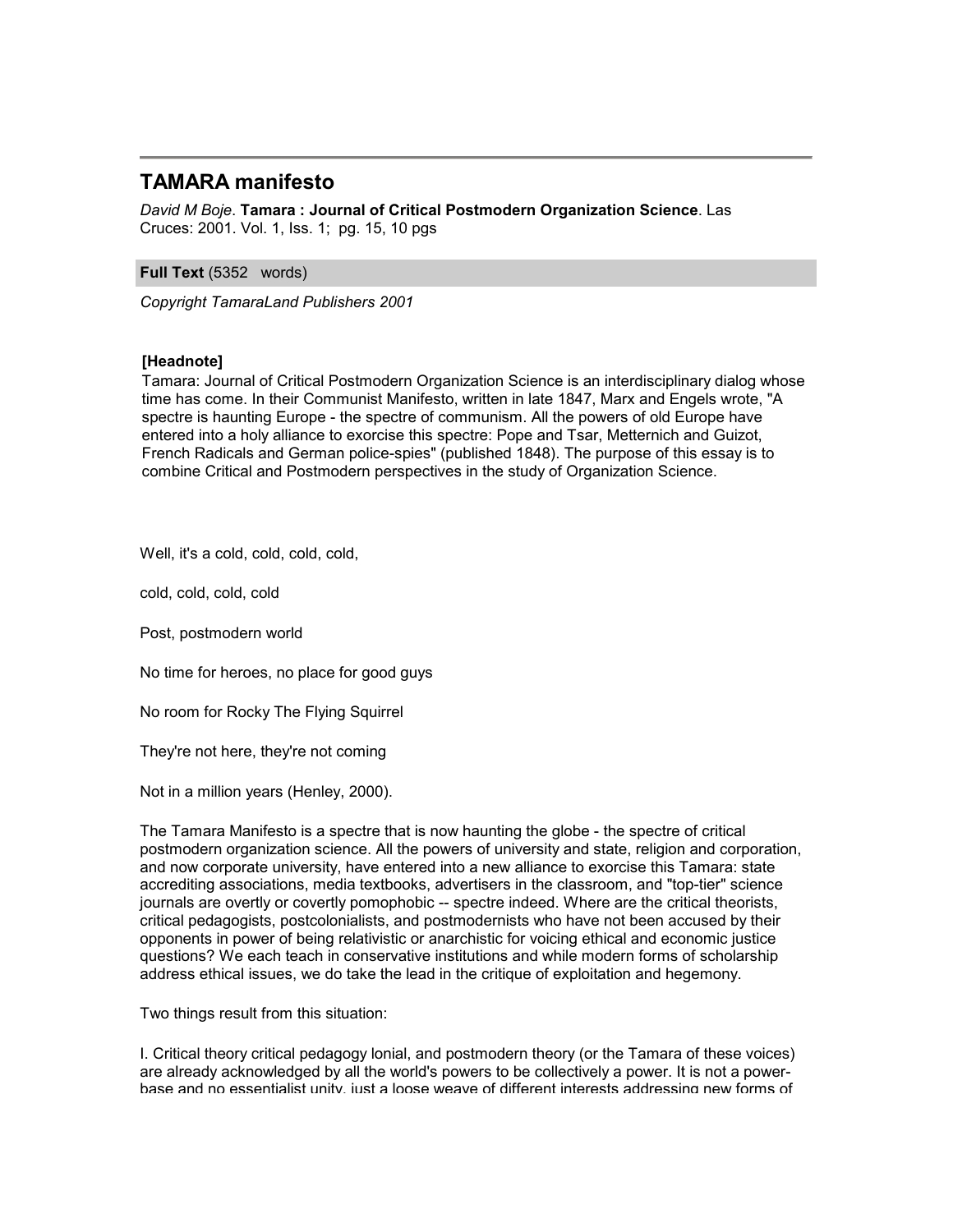global capitalism in their own way. And we sometimes contest one another. Rather than being recognized as a power, we get demonized and marginalized by the powers that be.

II. It is high time that the Tamara should openly. in the face of the whole world, publish their views. their aims, their tendencies, and meet this nursery tale of the spectre of Tamara with a manifesto itself.

To this end, a Tamara of academics and independent intellectuals have assembled in virtual community and sketched the following manifesto, to be published in the first issue of Tamara Journal of Critical Postmodern Organization Science. In the first part, I define terms used in the title of the journal. This is followed by an explorations of practical themes that emerge from a conversation among disciplines that have been too separate.

By way of introduction, the nexus of conversation we seek here is addressed by Best and Kellner (1997), Steve Best and Steve Fuller (in this issue and elsewhere), and Hal Foster's (1983) book, The Anti-Aesthetic: Essays on Postmodern Culture. There appear to be several forms of postmodernism and modernism (critical and otherwise). Foster (1983: xi-xii) talks about two postmoderns:

In cultural politics today, a basic opposition exists between a postmodernism which seeks to deconstruct modernism and resist the status quo and a postmodernism which repudiates the former to celebrate the latter: a postmodernism of resistance and a postmodernism of reaction." xi-xii

As Ngaire Bissett (in review of this text and in her response) has helped me understand, neoconservatives who critique modernism in the name of postmodern work to sever the cultural from the social, that is they critique the critical culture of modernism while retaining the structural basis of modernisation. The result is that while we deconstruct and otherwise criticque certain cultural and cosmetic aspects of global capitalism, its economic and political underpinnings escape our analysis, or we end up affirming it. Bissett gives more focus to this paradox in her response.

Next, I briefly introduce Tamara and define the terms in its subtitle, Critical Postmodern Organization Science.Tamara applies critical and postmodern theory, along with critical pedagogy and postcolonialism to the social milieu that is organization science.

Tamara defines space for dialogs among wandering audiences who chase fragmenting storylines from room to room in the mansion of science, a place increasingly constructed and furnished by corporate power (Boje, 1995). The Mansion of Science was constructed in tandem with capitalism, and we have always co-habited there.

We raise our voices to protest against the injustices affecting the majority of the worlds' citizens and indeed all sentient life.

Critical refers to both critical theory and critical pedagogy. The Frankfurt School of Adorno, Marcuse, Horkheimer and others (radical humanists) became a critical science, seperating from structuralists. The critical pedagogy of Freire, McLaren, Giroux, Shor, Garcia, Pryne, and others are developing a science to counter the technocratic pedagogical factories that essentialize gender and objectify race. And this new science has its pomophobic detractors, taunting with spectre-accusations of superficial, liberal, multicultural radicals. To me, the task of Tamara, as a journal, is to look at critical, even radical versions of postmodernism. As with critical theory and postmodern theory, critical pedagogy comes in multiple versions, with certainly no monolithic discourse to be found. One voice certainly is at call for revolution in cultural politics that fashion the "official" pedagogy and design the mechanistic delivery system and defines the central from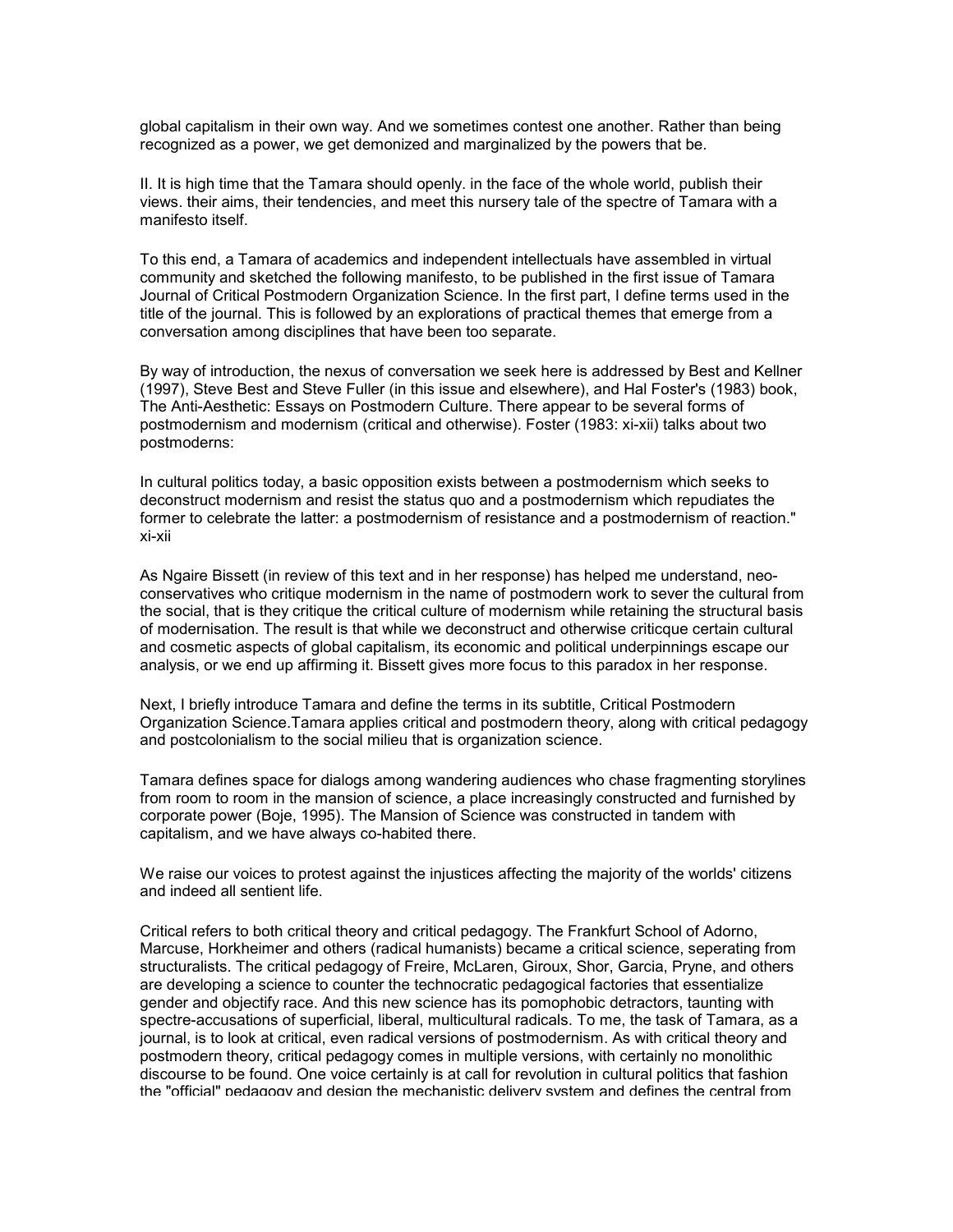marginal topics of discourse while setting up truth and objective knowledge claims for efficient and meaningless examination. Critical theory and critical pedagogy set up spaces for ethical, and interdisciplinary dialog, and a call for answerability from corporate and university power. By answerability I mean corporate and university citizenship recognizing rights and responsibilities.

Postmodern refers to a wide spectrum of positions, but here the focus is on "critical postmodern" and "postcolonial" discourses, a meeting place for critical theory, critical pedagogy, postcolonial, and postmodern theory. Certainly Best (1995), Best and Kellner (1993, 1997), Bauman (1989, 1993, 1995), Jameson (1984, 1991), and Said (1978) frequent this room as do the ghosts of Nietzsche, Marx, Foucault and Lyotard, each seeking to mingle critical theory with postmodern theory (See Alvesson & Deetz, 1996 for more on this topic and Kilduff & Mehra,1997 and Mumby, 1997 for work on the interface of modern and postmodern; Best, 1995 for the critical voices of Foucault, Marx and Habermas). It is "critically postmodern" to discuss the ethics of the fashionable technologies: biotechnology, genetic reengineering of food and people, virtual reality workspaces, and the growing popularity of sweatshop production in the world economy. Critical postmodern theory also examines the nexus of postmodern consumerism and postindustrial subcontracting networks of production and distribution (Carty, 1999). A key project for Tamara is to explore ethics. Ethics need not be caged in the language of modernism. There can be critical postmodern ethics and Tamara as a journal can provide space to articulate ethics in conjunction with political, social and economic theorizing and envision modes of practice that have not occured or been marginalized in modernism. Instead of universalizing ethics, it can be articulated in context. Cilliers (1998), for example, believes that in Derrida (1976) and Lyotard (1979), there is the possibility of an ethical position that informs complexity theory. Bauman (1989, 1993) looks at the ethics of the modern project and outlines a postmodern ethics that works without universalizing assumptions (See Boje, 2000a).

Finally, postmodern ethics refers to the intellectual neglect of the injustice to the "peasantariat," the majority of global citizens who subcontract to the postmodern virtual corporation (Burrell, 1998). The dark side of postmodern organization is the way the modern violence machine is shrouded in postmodern architecture, virtual reality machines, and theatric spectacles (which Guy Debord anticipated). Postcolonial theory is rich in critique of postmodern and poststructuralist theory. A definition of "postcolonial" is provided by Angana Chatterji:

"Postcolonialism -- The diverse field of thinking, resistance, and action, within the Academy and sites of activism in the North and the South, defined through a critical relationship to colonised/ neocolonised history, imagination, society, politics, economics, culture, aesthetics, the relations of race, class, gender, through a critique of the impact of European and other Northern cultures on the Global South and other areas of internal colonisation. Its subjects are the historically 'colonised'. It does not refer to the 'end' of colonisation/neocolonisation, but rather critiques of power, subjectivity and relations defined within the context of the North and the South, South and the South, the East and the West, since colonialism began. It is important to acknowledge that there is not a postcolonialism, rather postcolonialisms that are framed and operate within specific histories and contexts. Postcoloniality then conspires, is complicitous, in generating sociopolitical frames while refusing to present itself as a cure. It resides within practises that (dis)locate oppressions, resistances, truths that historically configures its subjects and subjectivities in the present. Postcolonial ethics discourses the role of postcolonial critique in its hybridity, contradiction and complexity. The project of deconstruction delineated by such ethics is premised on a historicised relation to imperialism and coloniality, to labour and oppression, to critical intellectual activity and to activism. It narrates the spaces and sites of located and disturbing subjectivities, of representations of the self that challenge the roles and identities, the histories and presents the self confronts in postcoloniality. Through an exhaustive and critical accounting of difference and multiplicity, postcolonial critique relanguages the present where the subaltern might speak and be heard." (From Chatterji, Angana. 2000.The Politics of Sustsainable Ecology. p 42.)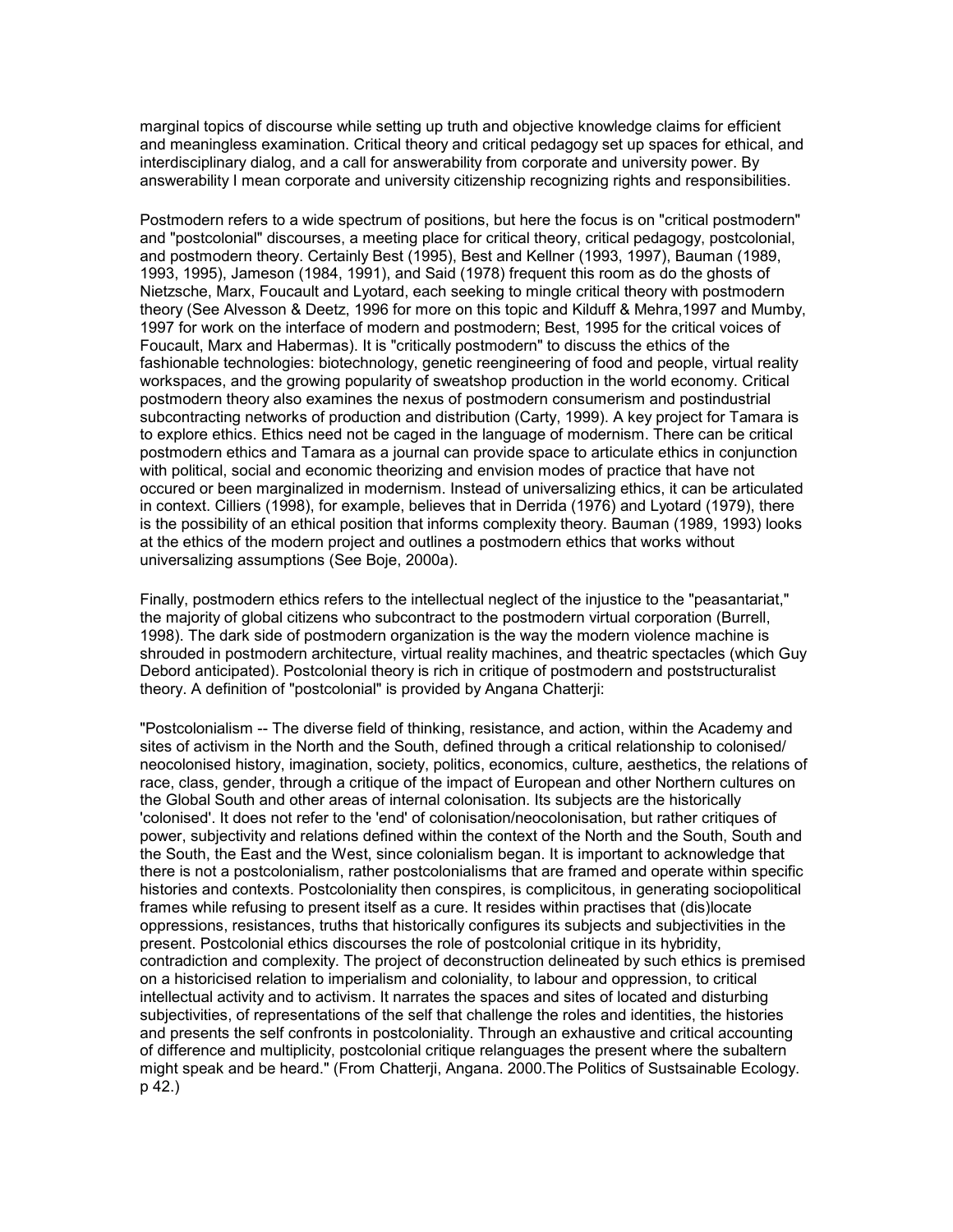I think that a dialog between critical postmodern, critical pedagogy, and postcolonialism needs to take plac. And it is a dialog whose hybridity will inform organization science.

Organization - McDonaldization (Ritzer, 2000), Disneyfication, Las Vegatization, and Virtual organization are the surface features of the hybrid modern/postmodern organization. Post-Fordist and post-industrial approaches (late modernism) is wearing the garments of pre-modern festival and postmodern architecture and rhetoric in order to sell products and attract players. Parker (1993) and Thompson (1993) argue that there are no postmodern organizations. I would, however, list the darker examples, hybrids of late modern and postmodern organizations such as McDonalds, Monsanto, Disney, every sneaker agency, and Fashionable Casino Hotels on the strip, each able to transform postmodern consumer desire with ironic ads while subcontracting to sweatshop factories (including the Netslaves of the electronic age), high biotech design, and corporations that devour natural resources for profit. They are each part modern, part postindustrial, and certainly the dark side of the interspectacle of postmodern consumerism and production. We survive in a global economy that is addicted to over-consumption and over-work, and the top-tier journals of organization science continue to discuss transaction costs, population ecology, expectancy and reinforcement motivation, and the manipulations of path-goal leadership, when the manifest influence of materialism, consumerism, utilitarianism, and so-called "open market" economics do not get space on the page. After 3,000 years of Protestant and Puritan work ethics, we measure our self-worth by our work and consumption, industriousness, sacrifice of family, and lack of time for play. Instead of more articles on how to increase addictions to stuff and to work with increased performativity, Tamara invites articles on how to resist addiction, net slavery, and where to find convivia (e.g. the Italian slow food movement to counter fast food, Isthmus, 2000), simplicity (to counter over consumption), and Ahimsa (to counter the factories of terror and the animal slaughterhouses). Key to Tamara is the critical postmodern organization critique of the many global corporations masquerading as ethical ambassadors of democracy, spiritual enlightenment, and "free market economic development liberators to the third world. Tamara removes the mask of corporate PR and annual shareholder masquerade balls in order to look at the charade of an overworked, stressed out, work force fed on the corporate need for speed while half the world's population can not cannot earn a living wage.

Science - Why science? Critical theory and critical pedagogy can become a science, but what academic discipline would ever admit to postmodern theory being a science? (ironic question). I say, why surrender "science" to the front stage biotech, robotic, virtual reality industries and the backstage sweatshop industries? Why limit postmodern theory to just literary criticism? This is a bum wrap, since critical and postmodern scholarship is happening in every discipline imaginable, including science. Can a physicist or a biologist or a sociologist exhibit a postmodern orientation? I seek an interdisciplinary dialog that would be different from Kuhnian paradigm science. The challenge is not to define science as a universalist domain or enshrine a new god of technovirtuality. An angagement of science with its political, economic, and social context is required.

Many if not most, postmodernists eschew science, preferring to view their theory as art. And those enrolled in the Science Wars are happy to enforce and demonstrate the boundary between the arts and the sciences (Sokal, 1996; Best & Kellner, 1997; Fuller, 2001 in this issue). Yet, I think there is room in the science mansion for studies of the ethics of biotechnology, consumerism, materialism, and utilitarianism. A critical postmodern science is a dialog between philosophy and science in the hopes of creating new theories and practices of organization science, consumer science, and a way to find a more convivial science. This convivia science would measure the violence and terror of production technologies, consumerism, and the racism of globalization. Instead of what Foucault terms the "specific intellectual", whose model is the expert, disinterested scientist, a critical postmodern scientist does not surrender every grand and universal narrative (as Lyotard, 1979) has demanded, but participates (as Best & Keller, 1993 argue) in the ones that affirm life. Instead of a postmodern age of disengaged intellectuals playing language games with hypertexts, the call is for answerability, to be a voice countering corporate power, ethnic cleansing, antiSemitism, and the continuing genocide of human and animal life.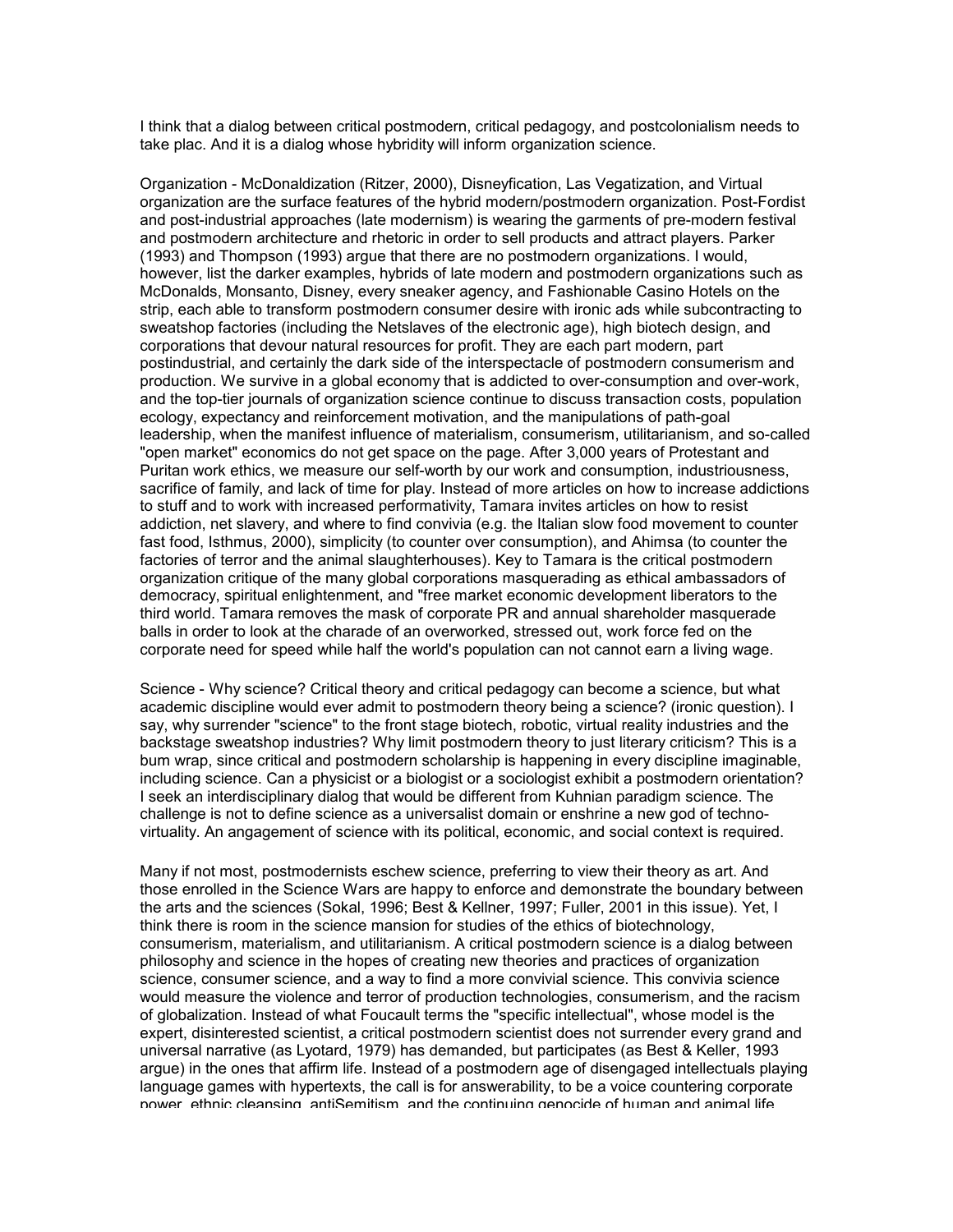Some grand narratives need to fall. Science without ethics and answerability is a universal narrative worthy of deconstruction. The question is how to do this without becoming the grand narrative we struggle against. How do we work outside the boxes of modernist narrative and classification? The political and economic context of science as narrative shapes its achievements and tempers its emancipatory potential.

The history of organization science is the history of structural functionalism, a science of systems without much attention to hegemony Administrative Science Quarterly began as a dialog among scholars and practitioners, but by the second year, the scholars drove the practitioners from the stage, and Talcott Parsons' structural functionalism reigned until the advent of population ecology. Now the interplay of social construction, transaction costs, strategies of colonization, and organizations seem to be evolving without an ethical compass (Boje, Fitzgibbons, & Steingard,1996).The journal, Organization Science, to take another example, has had but a few articles (e.g. Martin, 1990), here and there that take on critical postmodern issue. There appears to be a glimmer of critical theory or postmodern theory in the shadows, and no critical pedagogy at all. And the new Organization Science issue that will soon come to press is a re-declaration of the science wars, a pomophobics feast (Boje, 2000a). The Academy's flagship journals, the Academy of Management Journal and the Academy of Management Review seem to be publishing more critical and postmodern material of late, certainly more than Organization Science and Administrative Science Quarterly Several new journals, Organization, the Interdisciplinary Journal of Organization, Theory and Society, EJ-ROT (Electronic Journal of Radical Organization Theory), Ephemeral, Postmodern Culture, Journal of Management Inquiry, and now Tamara have provided more space for critical and postmodern challenges than what is provided for in just a select few in of the so-called "top tier" journals. Tamara is a space for critical reflective analysis of postmodern organization and its relationship to society.

Tamara seeks to expose the previously hidden, now open fight between the powerful journals and those of the lesser tiers (the ones that count less in tenure review). This fight has become a veritable science war in which each battle has ended, either in a minor revolutionary reconstitution of theory, practice and pedagogy, or in the ruin of the contenders.

What else will we write about? We need to do more than write for tenure, to open more page space to critical postmodern science. But, who really cares about tiers, the tenure committee, the dean, and other deans sitting on accreditation committees? Why do we allow them to run the university? (This is a rhetorical question, since Foucault argues we all participate in this panopticon of power and knowledge.) Yet what is our answer to the corporate makeover of the university, to science itself, and to the colonization of the proletariat by the successor to the nation state, the last dinostory, corporate erectus (Mitchell, 1998, p. 41)?

It is time to critique the charade of uncritical organization science. Corporate PR writes the texts that get signed by organization science authors, because if the story be told, wherever the global corporate dinosaur has trod, death seems to pursue both peasant and nature (A parody of Darwin's comment in Voyage of the Beagle, 1839). Editors and reviewers gate-keep to contain critical postmodern writing to a bare minimum, a token article here and there, but only by the few who are officially author-ized to write to the top tier. Why are we being told that there is no room for critical and postmodern philosophy in the classroom, in the top-tier journals of organization science, in the choices students make for dissertations ("will you get a job with that?"), and in the tenure packages? The finger has been pulled from this dike. And now, is it an accident or coincidence that as top tier journals open their pages to us, the corporations and publishers have begun their own universities? Beyond our own mire in journalistic gate keeping and censorship of corporate critique, there is the issue of what do we write about once the gates are open?

Taking our stem from Marx (1848) "the modern bourgeois society that has sprouted from the ruins of feudal society" is a complicated arrangement of nouveau technologies that gets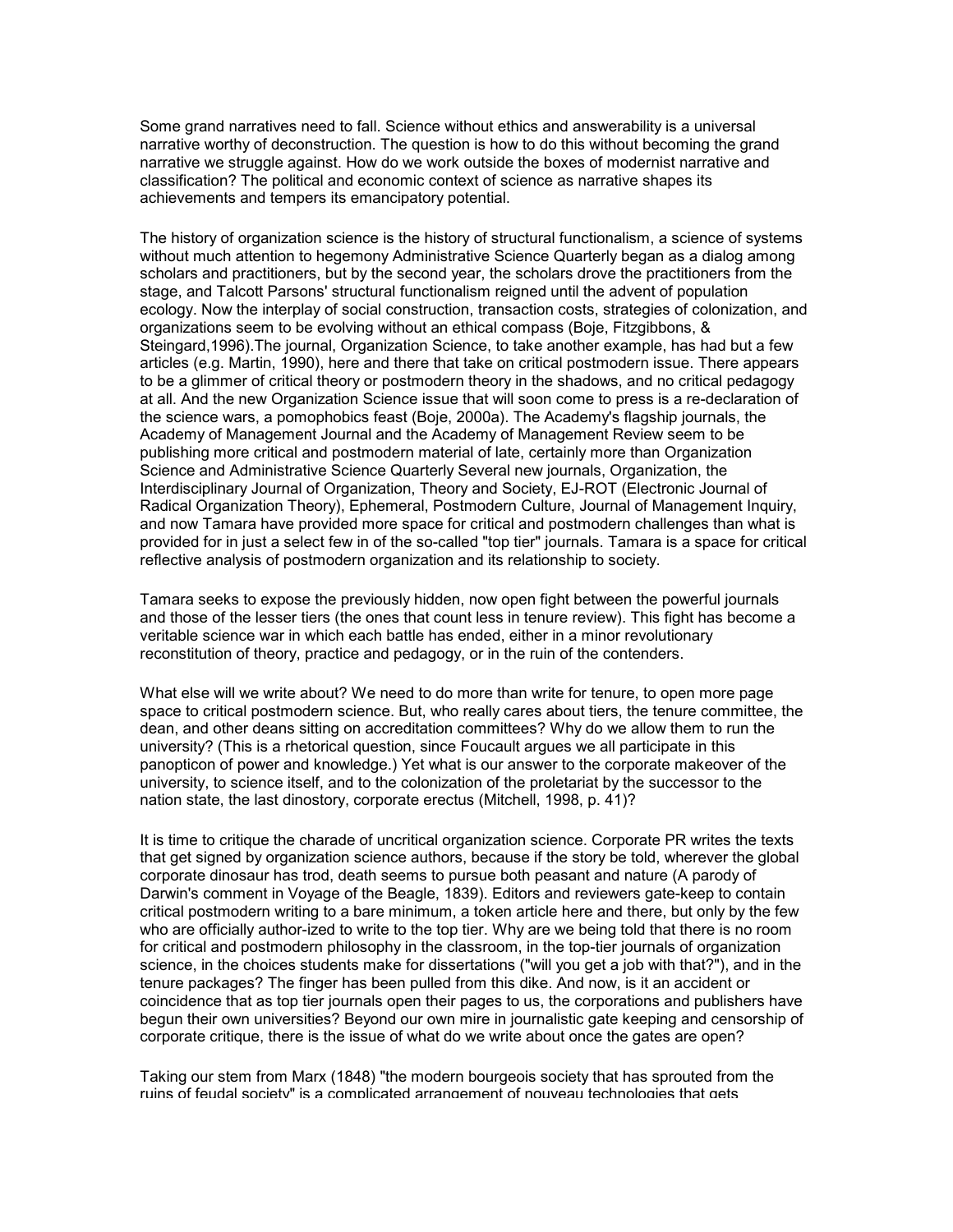celebratory attention in the top tier. Tamara presents critiques of Monsanto, DuPont, and other corporations in their global race to patent every human and plant gene, and thereby radically transform indigenous and metropolitan patterns of production and consumption forever. And beneath these factories and patents for consumption, and the gaudy shelves of Wal-Mart lies the sweatshop. We want to see a Tamara of conversations across disciplines that will take up this challenge to 'end the sweatshops!' It is time to remove the insular shackles of the academic division of labor and construct new meeting rooms in the house of science. And out of the meeting rooms to take the actions of academic activism.

It is time for Tamara. Critical theory took root before the new biotech, virtual tech, and trendy postmodern consumerism took effect. Critical pedagogy has focused on multiculturalism, but has been less attuned to the role new technologies play in the workaholic lives of students. Look at the eyes of the students and see the over-work. Look at the families that increasingly shatter the lives of parents and children to keep up with the media images of what constitutes a happy consumer, a life of stuff and more stuff. I gave students in my MBA program a simple test of questions that define a workaholic, and every single one had a workaholic score, some working 70 to 92 hours each week and going to school. Further, we need to write about wealth and poverty: The "500 richest people on the planet now control more wealth than the poorest 3 billion" (half the human population) [UTNE Reader, July-August, 1999: p. 46). And someone dies of hunger, every 3.6 seconds (See http://www.thehungersite.com for a country by country simulacra).

Tamara will provide a space to critique sweatshop philosophy and practice as it appears in a variety of domains. There is a revolution on university campuses today, confined to administration office sit-ins, but it needs to protest the halls and classrooms of the mansion of science as well. Too many TAs are noticing their sweatshop wages. There is a growing post-WTO revolution (forms of resistance movement) that is demanding a radical reformation of global capitalism, demanding that executives and shareholders include more voices in the boardroom, demanding that the move from evolution to co-evolution (the interplay of simulated forests, biotech species launch, and human redesign) be slowed and that more voices beyond those of corporate power speak. Why are top-tier organization science journals and so many classrooms quite silent about the co-evolution of technology, nature, and cyber-culture? What good is a population ecology that is without ecology?

Why do management and organization theory textbooks refuse to give any serious space to sweatshops? Sweatshops (in the third world, in every metropolitan city, and in Netslaves) constitute the dominant form of work life of this millennium. Netslaves work 100-hour weeks for 40K (http://www.disobey.com/ netslaves). While textbooks and top-tier journals celebrate the virtual corporation, the global enterprise, and the great entrepreneurs for their leadership and motivation and economic strategies, these giants are the hubs of sweatshop supply webs that are ignored (there are exceptions such as Mills & Simmons, 1995; Fulop & Linstead, 1999; Boje & Dennehy, 2000). The spirituality movement in business writing (some of it postmodern), for example, focused on the enlightened executive and the corporations with IS014000 practices, but ignores what goes on backstage. Beneath the Disney Theme Parks and the Las Vegas casino resorts are the sweatshop factories of the world.

What is needed is an organization pedagogy that attempts to complete the modernist project of Adam Smith, to combine economics with ethics, to counter monopoly power with local citizen control of corporations. There are fragments among several grand narratives that can help make the case, but their overall negative effect on labor and feminism also needs deconstructing. Adam Smith (1759, 1776), Karl Marx (1867) and even Frederick Taylor (1911) agreed that there are organizational alternatives to sweatshops that yield more productivity, profit, and net workers, even higher "living wages." Smith (1976), for example, in the Wealth of Nations, saw the choice about paying each worker a "living wage as clear, economic and moral: A man must always live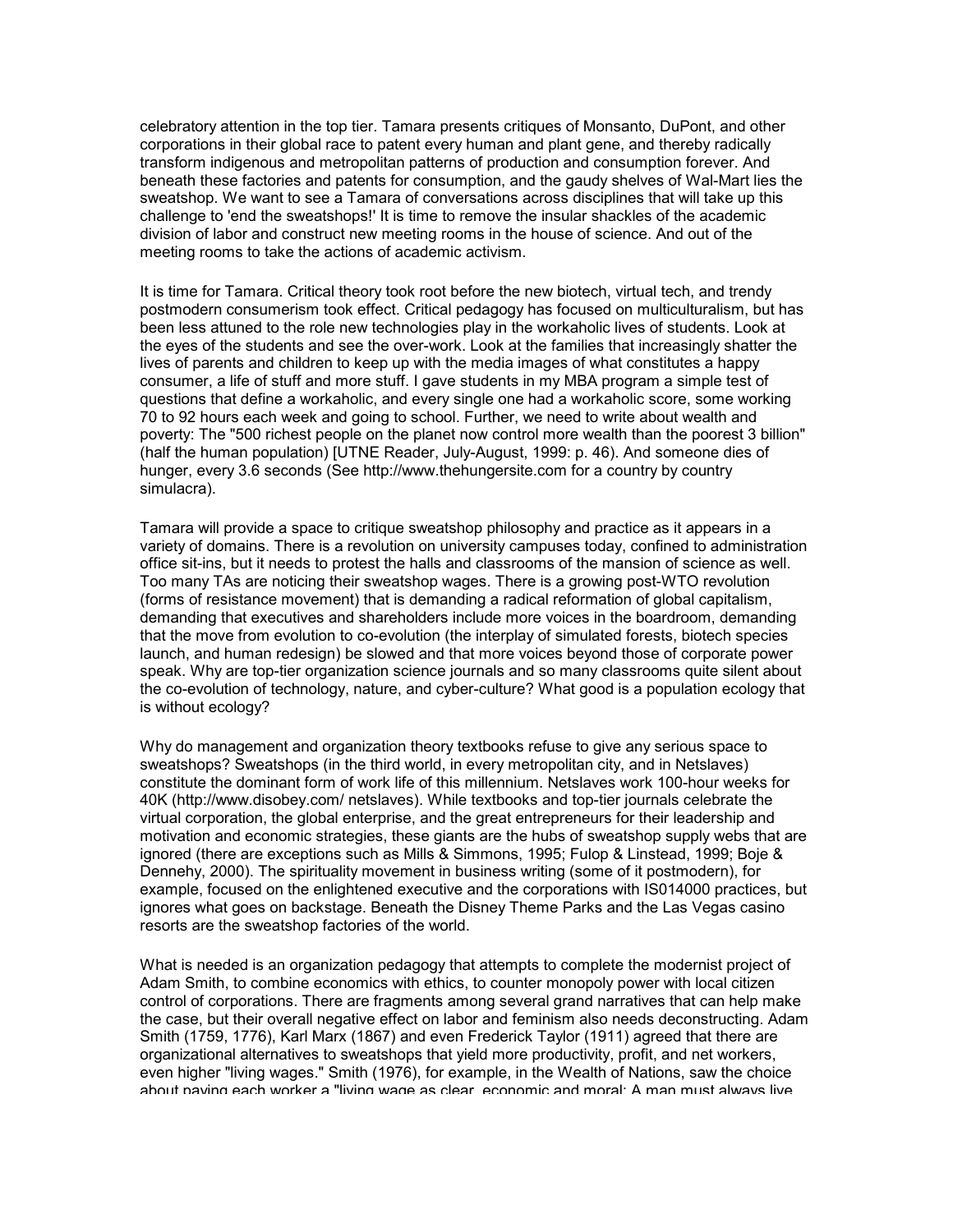by his work, and his wages must at least be sufficient to maintain him. They must even upon most occasions be somewhat more; otherwise it would be impossible for him to bring up a family, and the race of such workmen could not last beyond the first generation (Smith, 1776, CHAPTER VIII Of the Wages of Labour).

And both Taylor and Marx wrote about paying living wages instead of paying the least wage the law allows and held out viable solutions to sweatshops' "slow sacrifice of humanity" (Marx, 1867, p. 244). Organization science is quick to write histories that suggest that more enlightened management approaches to work life have replaced Taylorism. They seem to ignore that what was revolutionary about Taylor's (1911) scientific management was the observation that rest and refreshment are necessary to quality and sustained work. Any profit gained by overwork--and snatching time for mealtimes and rest breaks and from paying the least possible bare subsistence wage and over-work in unhealthy and unpleasant situations--was meager compared to the output of the high productivity enterprise.

For Marx, piece-wage was a special form of time-wage. "In time-wages the labor is measured by its immediate duration, in piece-wages by the quantity of products in which the labor has embodied itself during a given time" (1867: 553). And piece-wages, from his point of view, afforded the "source of reductions of wages and capitalistic cheating" of workers (p. 553). That is, with piece-wages, the incentive is for the capitalist to parasitically "sub-let" labor by using the services of middlemen (subcontractors).

How is it that Smith, Taylor, and Marx concur that there are more productive and ethical alternatives to sweatshops, while management and organization theory proliferates texts and journal articles that would deny that sweatshops are in intimate relation to the productive live of global corporations and to our own consumptive lives? Who can put on clothes anymore that are not made in sweatshops? Can we buy anything in Wal-Mart that was not made in a sweatshop?

Why is it that sweatshops are proliferating faster now than in the time of Smith, Marx, and Taylor? What is an MBA program if not training for the cadres of auditors, consultants, and speechwriters who will attest with much scientific data that sweatshops do not exist? It is no accident that global corporations contract with factories in nations with the highest of suicide rates. According to the World Health Organization (October 2000), 500 women each day commit suicide, a rate of 17.9 females per 100,000.

The focus of Tamara therefore is to reenter these houses of terror, to stare the vampire of predatory capitalism in the face and make the mass of sweatshop workers and addicted sweatshop-consumers visible on these pages. Certainly no MBA student should be graduated who has not read chapter 10 of Marx's Das Kapital. The sweatshop is a "Theater of Terror," a "House of Pain." As Marx observed the sweatshops in Europe and the U.S. he saw modern management as the "vampire" sucking every last drop of blood and life from living labor (1867: p. 233). And after we bash Taylorism for not seeing the relations of scientific management to capitalism, should we not also say the following? Taylor (1911: p. 14-- 18) argued that it is possible to have prosperity for both owners and workers and the diminution of poverty and the alleviation of human suffering. For Taylor, the solution to feudalistic sweatshop factories was to convince/influence employee and employer, to demonstrate that through scientific experimentation, healthy work conditions and expertly-designed work processes -- workers would toil fewer hours, with more rest breaks, and at higher pay, and thereby gain efficiency, while the firm enjoyed the fruits of sharp increases in production.

Is it possible to theorize radical change within capitalism without looking at the question of living wages? Recently, 45 academics submitted a research proposal to scientifically test Smith's, Marx's, and Taylor's options in the apparel industry (Boje et al, 2000b). That is to move from what is called "extreme Taylorism" managing work processes with central control and high division of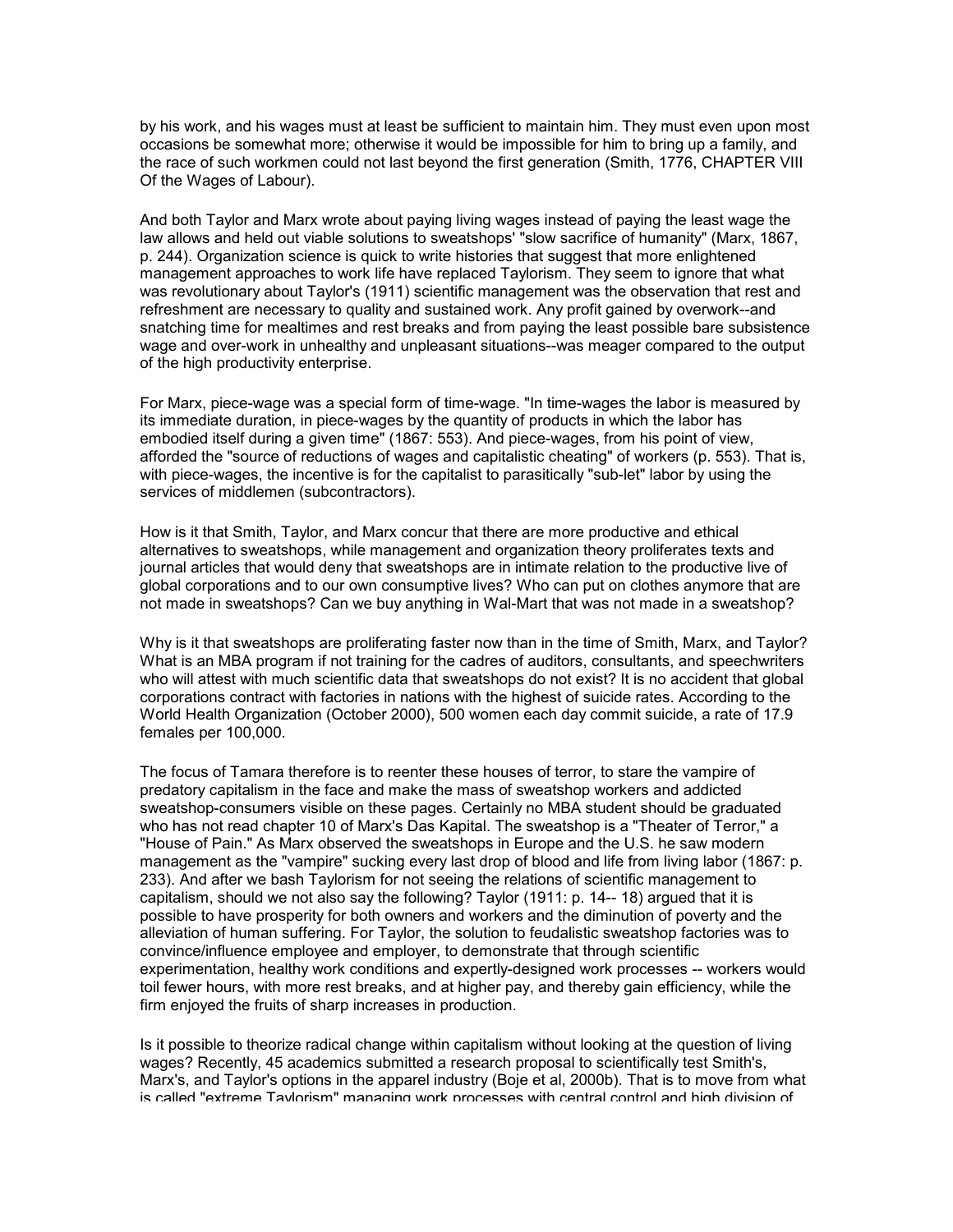labor, to what Taylor had originally described, a system of work that is productive for employers and prosperous for employees. And to what Smith described as a living wage and what Marx saw as a way to empower workers through active participation in worker democracy. Dare we think of moving beyond Taylorism to more post-Taylor work processes and condition where the individual (and the collective) is more important than the work system? We believe this is an attainable objective for global enterprise, its subcontractors, global workforce, customers, investors and other stakeholders. To better understand influence it is necessary to spend a bit of time to show the Tamara of narratives and theatrics that are played out on the global stage. Will the athletic footwear industry let us enter the factory?

Finally, a Critical Postmodern Organization Science is about new forms of ethics and science. It is a critique of consumerism, materialism, and sweatshop ethics. Tamara moves the discussion of ethics between classic philosophy interests in the virtues and universals, the modern ethics of "free market" economics, and the postmodern ethics in the work of Bauman (1989, 1993,1995). Moving from consumptive and materialist ethics that legitimate sweatshop production and consumption to convivia ethics will take a good deal of dialog and work. Entering into dialog with the Biotech industries to look at the narrative ethics (Newton, 1995) of these new patterns of production and consumption will take even more discursive skill.

Life and work in late capitalism requires the dialogic sciences of Tamara.

**[Reference]** References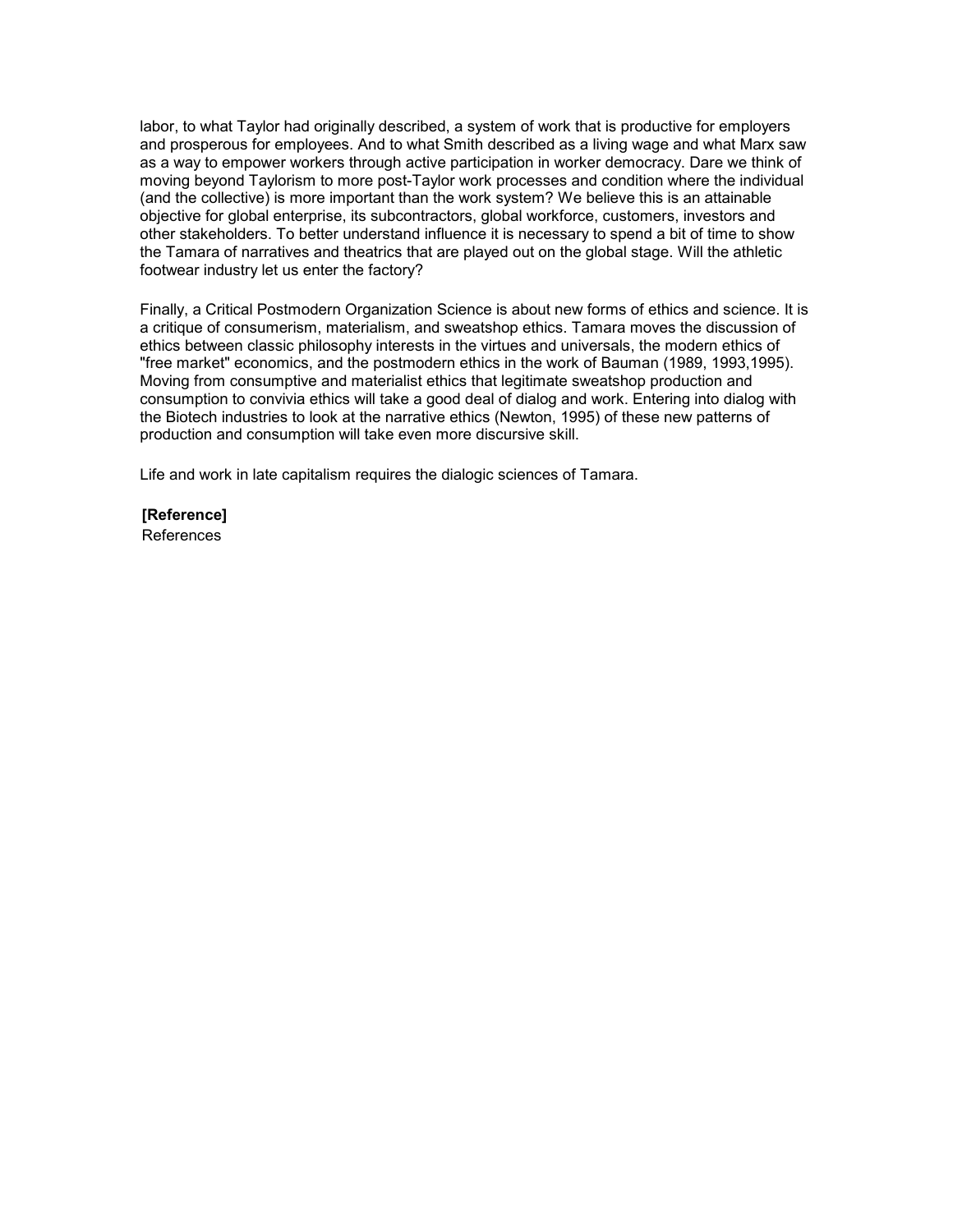## **[Reference]**

Boje, David M. (2000a) "Postmodern Organization Science: Narrative Ethics, Tamara and the Binary Machine." Web document at http:/ /www.zianet.com/boje/tamara/papers/ Boje\_response\_to\_Weiss.html

Boje, David M. (2000b) "Global Manufacturing and Taylorism Practices of Nike Corpora

## **[Reference]**

tion and its Subcontractors." A research proposal http://cbae.nm su.edu/-dboje/ nikecall\_for\_nike\_research.html

Boje, David & Dennehy, Robert (2000) Postmodern Management: America's revolution against exploitation. Dubuque, 10: Kendall-- Hunt Press. 1st edition, 1992, 2nd Edition, 1994, web edition 2000 http://cbae.nmsu.edu/ -dboje/pages/mpw.html

Boje, David M., Fitzgibbons, Dale E., & Steingard, David S. (1996) "Storytelling at Administrative Science Quarterly: Warding of the Postmodern Barbarians." pp. 60-94 in Boje, D. M., Gephart, R. R Jr., & Thatchenkery, T. J. (Eds.) Postmodern Management and Organization Theory. Thousand Oaks, Ca/London: Sage Publications.

Burrell, Gibson (1998) Pandemonium : Towards a Retro-Organization Theory. London: Sage.

## **[Reference]**

Carty, Victoria (1999) "Emerging Post-Industrial, Postmodern Trends and the Implications for Social Change: A Case-Study of Nike Corporation. Unpublished Dissertation, Sociology Department, The University of New Mexico (July).

## **[Reference]**

Cilliers, Paul (1998) Complexity and Postmodernism: Understanding Complex Systems. NY/London: Sage.

Derrida, Jacques (1976) Of Grammatology. Baltimore, MID: Johns Hopkins University Press. Foster, Hal (1983) The Anti-Esthetic: Essays on Postmodern Culture. Seattle, WN: Bay Press.

## **[Reference]**

Fulop, L., & Linstead, Stephen. (1999). Management: A Critical Text. Australia,: MacMIllan Education Australia Pty Ltd.

Henley, Don (2000) "They're Not Here, They're Not Coming.m CD track from Inside

## **[Reference]**

Job. Michael Fisher, Don Henley, Stan Lyncy & Jai Winding (Musicians). Westeria Music BMI/WB Music Corp. Matanzas Music/Dobbs Music/ Frank Simes Music ASCAP (Warner Brothers Records).

## **[Reference]**

Isthmus, Darlington Tenaya (2000) "Slow is beautiful (and delicious)." The UTNE Reader. November-December pp. 54-57.

Jameson, Fredric (1984) "Foreword" to The Postmodern Condition. Trans. By Geoff Bennington and Brian Massumi Minneapolis: University of Minnesota Press.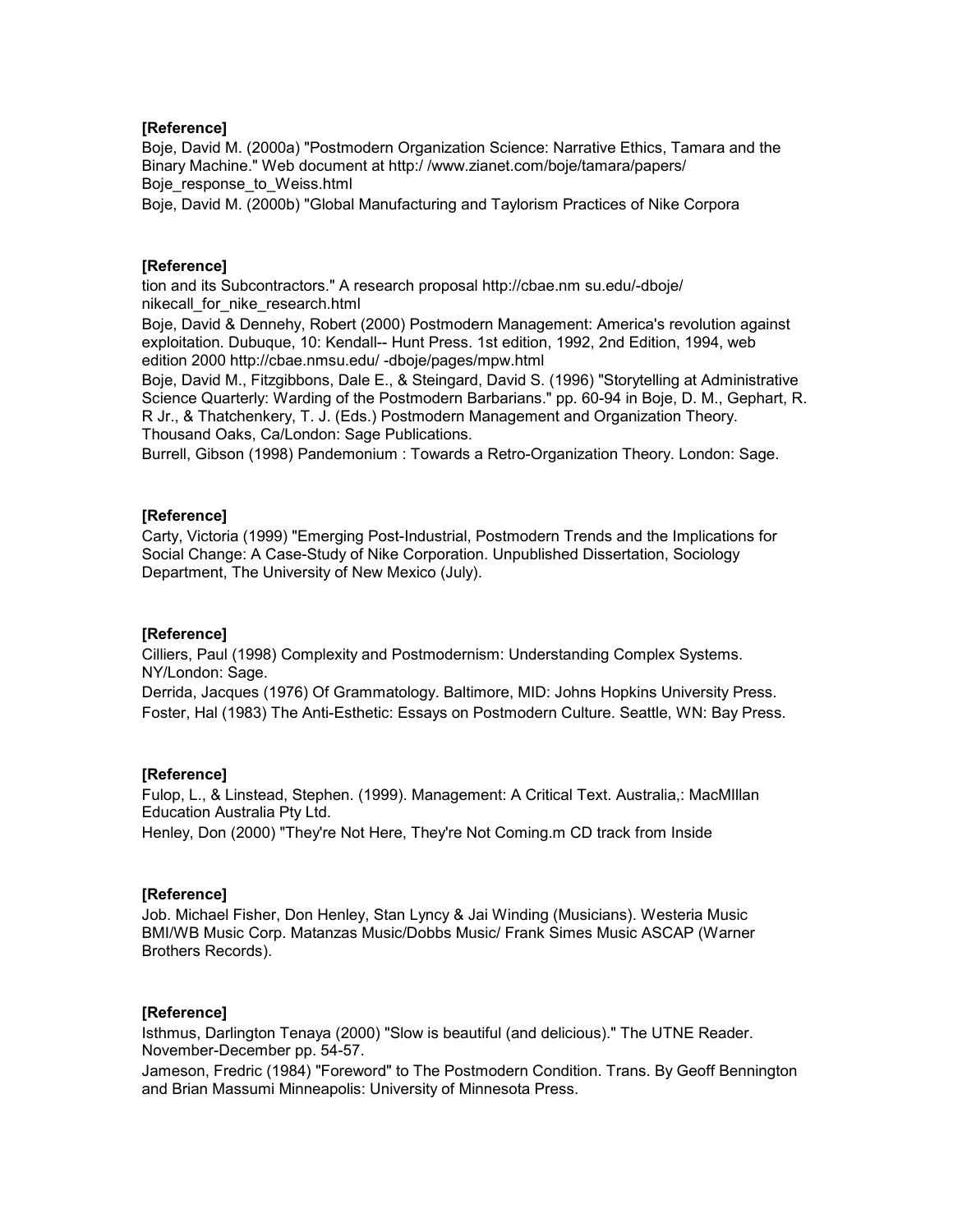Jameson, Fredric (1991) Postmodernism, or, the Cultural Logic of Late Capitalism. Durham, NC: Duke University Press.

#### **[Reference]**

Kilduff, Martin & Mehra, A. (1997) "Postmodernism and organizational research," Academy of Management Review, 22: 453-481.

Lyotard, Jean Frangois (1979) The Postmodern Condition. 1979 is French edition and 1984 is English edition. Trans. By Geoff Bennington and Brian Massumi Minneapolis: University of Minnesota Press.

Martin, Joanne (1990) "Deconstructing organizational taboos: The suppression of gender conflict in organizations," Organizational Science, pp. 339-359.

#### **[Reference]**

Marx, Karl (1848) Manifesto of the Communist Party. Marx/Engels Selected Works, Volume one, p. 98 - 137. Moscow, USSR: Progress Publishers, 1969 edition, Translated to English: Samuel Moore in cooperation with Fredrick Engels, 1888. Online Version: http:/ /www.marxists.org/archive/marx/works/1840/ com-man/index.htm

Marx, Karl (1867). Capital: A Critique of Political Economy. Vol. 1. The Process of Capitalist Production. Trans. S. Moore and E. Averling. F. Engles (ed.). NY: International Publishers. First published 1867, English 1967. http://www.marxists.org/archive/marx/

## **[Reference]**

works/1867-cl /index.htm

Mills, Albert J. & Simmons, Tony (1995) Reading Organization Theory: A Critical Approach. Toronto, ON: Garamond Press.

Mitchell, W.J.T. (2000) The Last Dinosaur Book. Chicago/London: The University of Chicago Press.

#### **[Reference]**

Mumby, Dennis K. (1997) "Modernism, postmodernism and communication studies: A rereading of an ongoing debate." Communication Theory. Vol 7 (1): 1-28.

Newton, Adam Zachary (1995) Narrative Ethics. Cambridge: Harvard University Press.

#### **[Reference]**

Parker, Martin (1993) "Life after Jean-- Francois." Pp. 204-212 in J. Hassard & M. Parker Postmodernism and Organizations. London: Sage.

Ritzer, George (2000) The McDonaldization of Society: An Investigation Into the Changing Character of contemorary Social Life. Thousand Oaks, Ca: Pine Forge Press.

Said, Edward (1978) Orientalism. NY: Pantheon Books.

Sokal, Alan (1996) "Transgressing the boundaries:Toward a transformative hermeneutics of quantum gravity," Social Text, 41 (1, 2): 217-252.

#### **[Reference]**

Thompson, Paul (1993) "Postmodernism: Fatal distraction." Pp. 183-203 in J. Hassard & M.